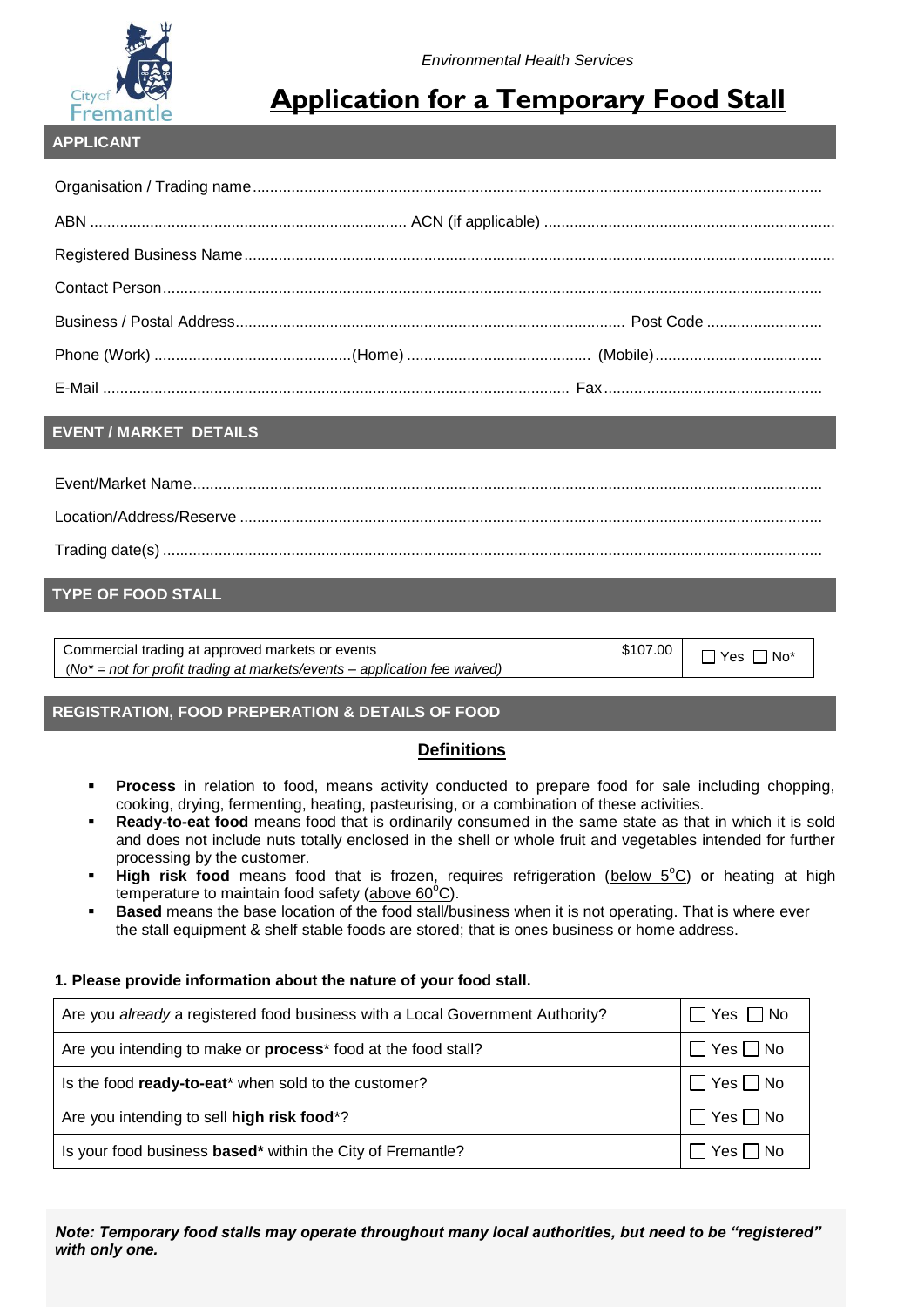# **2. Is the food business based\* within the City of Fremantle?**

| □ Yes - Complete Appendix 1 Application to Register a Temporary Food Stall with the City of Fremantle and<br>attach to this application                                                                           |                                 |                                                                                                  |
|-------------------------------------------------------------------------------------------------------------------------------------------------------------------------------------------------------------------|---------------------------------|--------------------------------------------------------------------------------------------------|
| No - Attached registration certificate from home local council (not required if stall is for fundraising purposes only)                                                                                           |                                 |                                                                                                  |
|                                                                                                                                                                                                                   |                                 |                                                                                                  |
| $\blacktriangleright \Box$ Food Business Approval Certificate from my Local Government is attached<br>or                                                                                                          |                                 |                                                                                                  |
| $\Box$ n/a: not for profit organisation/operating for fundraising purposes only.                                                                                                                                  |                                 |                                                                                                  |
| 3. Where will you prepare food sold at the stall?                                                                                                                                                                 |                                 |                                                                                                  |
| $\Box$ At the food stall (minimal food preparation permitted onsite)                                                                                                                                              |                                 |                                                                                                  |
| An approved food business (approved commercial kitchen, approved food vehicle or approved residential kitchen)                                                                                                    |                                 |                                                                                                  |
|                                                                                                                                                                                                                   |                                 |                                                                                                  |
|                                                                                                                                                                                                                   |                                 |                                                                                                  |
| □ Food Business Approval Certificate from my Local Government is attached.                                                                                                                                        |                                 |                                                                                                  |
| $\Box$ All food is pre-packaged, no preparation required                                                                                                                                                          |                                 |                                                                                                  |
|                                                                                                                                                                                                                   |                                 | Note: The City of Fremantle cannot accept this application without the registration certificate. |
| 4. Have you or your staff completed food safety training? $\Box$ Yes $\Box$ No                                                                                                                                    |                                 | $\Box$ n/a: not for profit organisation                                                          |
|                                                                                                                                                                                                                   |                                 |                                                                                                  |
|                                                                                                                                                                                                                   |                                 |                                                                                                  |
| You are required to complete food safety training. If you have not yet completed any training you may complete<br>the City's free I'M ALERT food safety training available online at www.fremantle.imalert.com.au |                                 |                                                                                                  |
| 5. Do you provide prepared, ready-to-eat* food? $\Box$ Yes $\Box$ No                                                                                                                                              |                                 |                                                                                                  |
| 6. What foods do you intend to provide?                                                                                                                                                                           |                                 |                                                                                                  |
|                                                                                                                                                                                                                   |                                 |                                                                                                  |
|                                                                                                                                                                                                                   |                                 |                                                                                                  |
|                                                                                                                                                                                                                   |                                 |                                                                                                  |
|                                                                                                                                                                                                                   |                                 |                                                                                                  |
|                                                                                                                                                                                                                   |                                 |                                                                                                  |
|                                                                                                                                                                                                                   |                                 |                                                                                                  |
|                                                                                                                                                                                                                   |                                 |                                                                                                  |
|                                                                                                                                                                                                                   |                                 |                                                                                                  |
|                                                                                                                                                                                                                   |                                 |                                                                                                  |
| B. Please tick all that apply.                                                                                                                                                                                    |                                 |                                                                                                  |
| Raw fruit and vegetables                                                                                                                                                                                          | Dairy products                  | Prepared salads                                                                                  |
| Meat pies, sausage rolls or hot dogs                                                                                                                                                                              | □ Processed fruit/vegetables    | $\exists$ Egg or egg products                                                                    |
| Raw meat, poultry or seafood                                                                                                                                                                                      | $\Box$ Bread, pastries or cakes | Soft drinks/juices                                                                               |
|                                                                                                                                                                                                                   |                                 |                                                                                                  |
| Processed meat, poultry or seafood                                                                                                                                                                                | Confectionery                   | Sandwiches or rolls                                                                              |
| Fermented meat products                                                                                                                                                                                           | $\Box$ Infant or baby foods     | Frozen meals                                                                                     |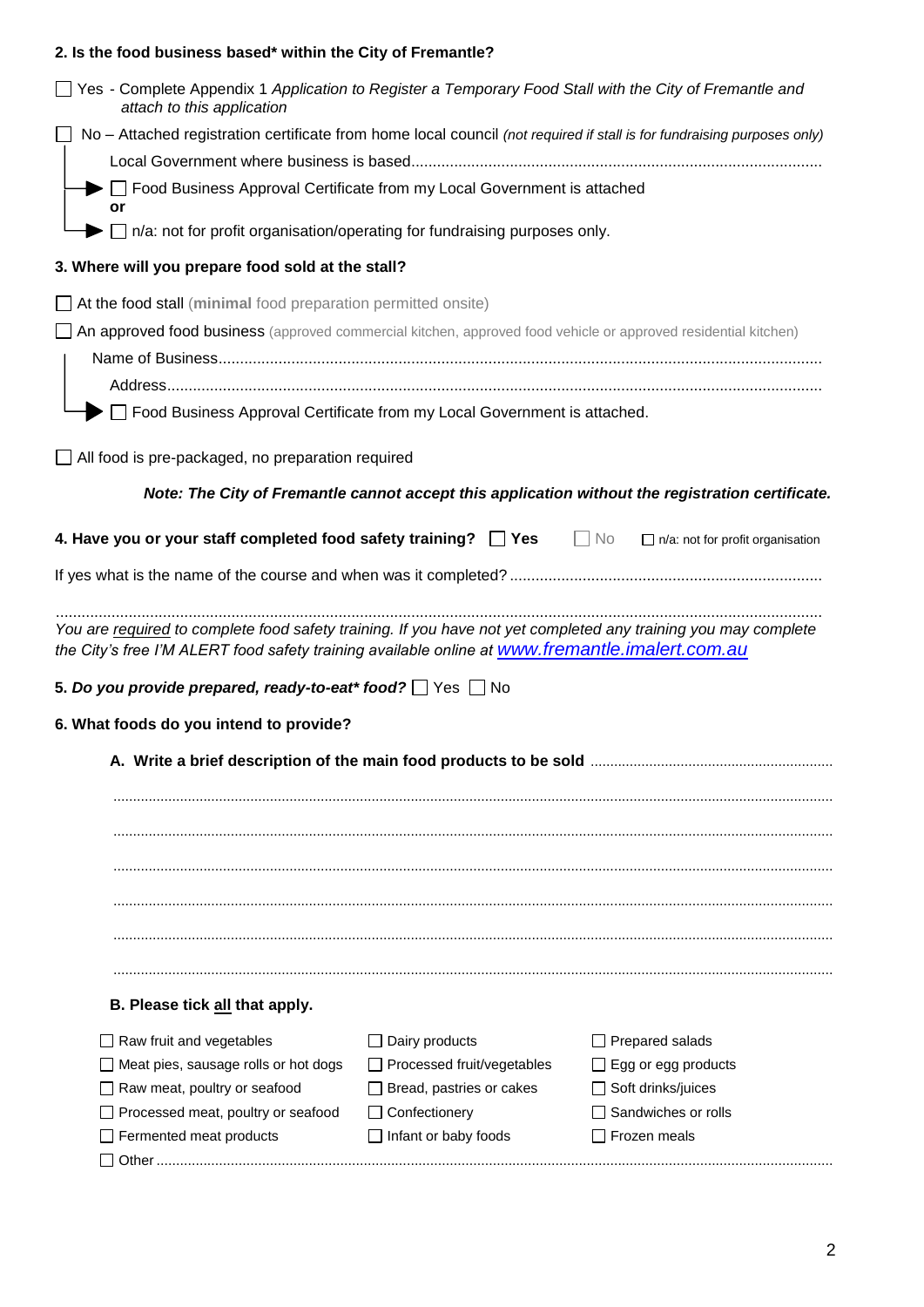#### **7. You must attach to this application**

- **a) Your business registration issued by the Australian Securities & Investment Commission**
- **b) Your current public liability insurance policy**

# **CHECKLIST**  $\Box$  Have you attached your registration certificate from your Local Government? **or**  $\Box$  If your business is based within the City of Fremantle have you completed and attached appendix 1 *Application to Register a Temporary Food Stall with the City of Fremantle?*  $\Box$  Have you attached a copy of your business registration issued by the Australian Securities & Investment Commission (ASIC)?  $\Box$  Have you attached a copy of your current public liability insurance? *I agree to comply with the requirements of Western Australian food safety legislation and the Temporary Food Stall Requirements* Signature of Applicant ......................................................................................... Date ............................................ **NOTE:** This application does not grant automatic approval. A permit will be issued if approved. **Please allow the City of Fremantle ten working days to process this application Make cheques or money orders payable to "City of Fremantle"** Payment can be made: **BY MAIL: IN PERSON:** Environmental Health Services Cashier (or Service & Information if no charge) City of Fremantle City of Fremantle PO Box 807, FREMANTLE WA 6959 Ground Floor, 8 William St, FREMANTLE WA 6160 **Enquiries: City of Fremantle Environmental Health Services – 9432 9999 or [health@fremantle.wa.gov.au](mailto:health@fremantle.wa.gov.au) OFFICE USE ONLY PAYMENT INFORMATION**

| $\sim$ 1.194 994 911 19             |                        |       |
|-------------------------------------|------------------------|-------|
| <b>Mnemonic: FFee1340HealthAdmD</b> | <b>Receipt Number:</b> | Date. |

*Form last updated: April 2015*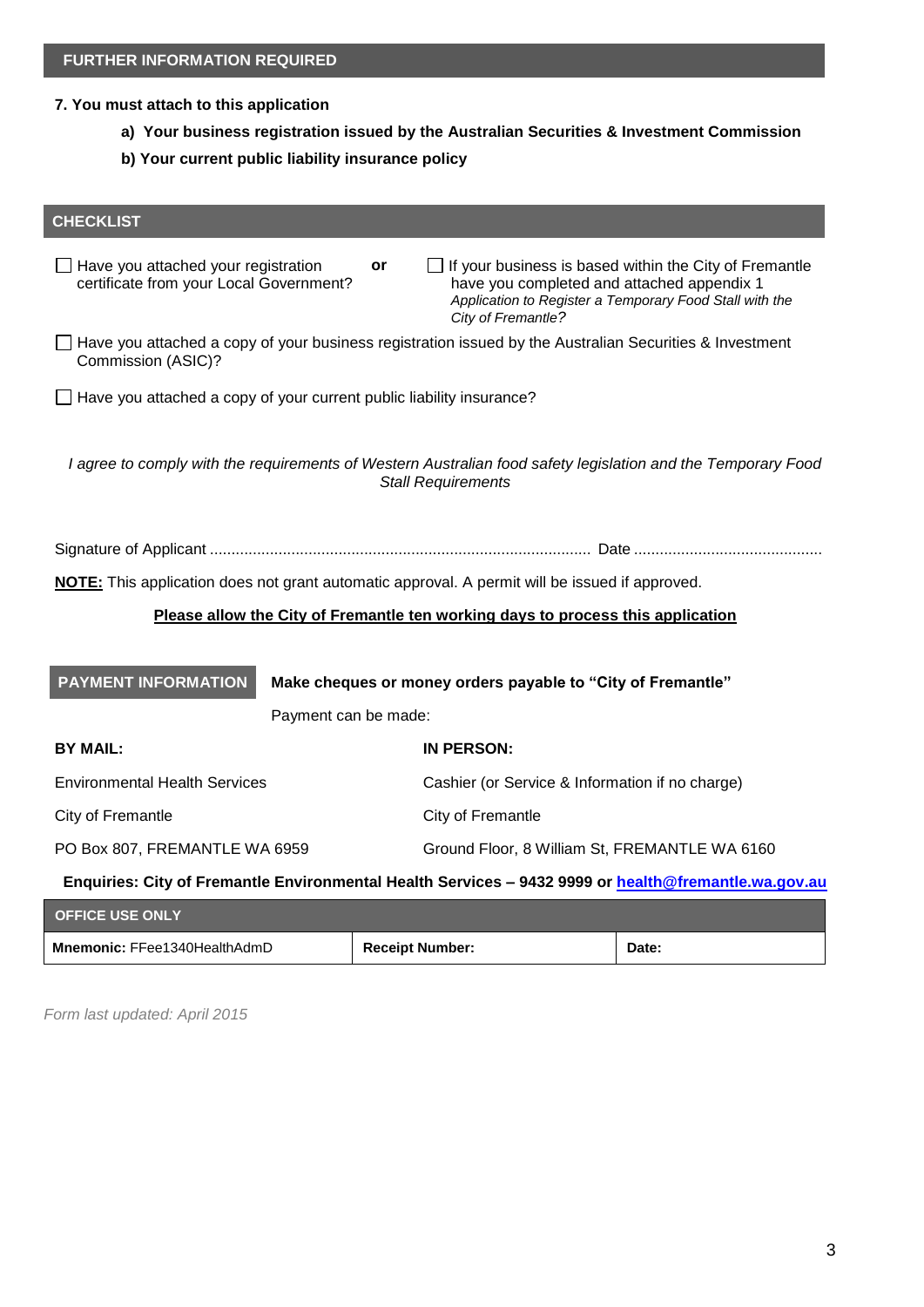# **Appendix 1**

I

# *Application to Register a Temporary Food Stall with the City of Fremantle*

*To be sent in with the* **Application for a Temporary Food Stall**

|    |                                                                     |                                | To be sent in with the Application for a Temporary Food Stall                                      |                            |                                                       |                          |
|----|---------------------------------------------------------------------|--------------------------------|----------------------------------------------------------------------------------------------------|----------------------------|-------------------------------------------------------|--------------------------|
|    | FOOD STORAGE & STRUCTURE OF FOOD STALL                              |                                |                                                                                                    |                            |                                                       |                          |
| 1. |                                                                     |                                | Draw a layout of the temporary food stall. Be sure to include the location (if applicable) of the; |                            |                                                       |                          |
|    | Hand washing facility<br>Dish washing facility<br>Preparation Bench | $\blacksquare$<br>$\mathsf{L}$ | Soap & paper towels<br>Hot food storage/display<br>Cold food storage/display                       | $\sim$<br>$\sim$<br>$\Box$ | Rubbish Bin<br>Fire extinguisher<br>Cooking equipment | $\blacksquare$<br>$\Box$ |
|    |                                                                     |                                |                                                                                                    |                            |                                                       |                          |
|    |                                                                     |                                |                                                                                                    |                            |                                                       |                          |
|    |                                                                     |                                |                                                                                                    |                            |                                                       |                          |
|    |                                                                     |                                |                                                                                                    |                            |                                                       |                          |
|    |                                                                     |                                |                                                                                                    |                            |                                                       |                          |
|    |                                                                     |                                |                                                                                                    |                            |                                                       |                          |
|    |                                                                     |                                |                                                                                                    |                            |                                                       |                          |
|    |                                                                     |                                |                                                                                                    |                            |                                                       |                          |
|    |                                                                     |                                |                                                                                                    |                            |                                                       |                          |
|    |                                                                     |                                |                                                                                                    |                            |                                                       |                          |
|    |                                                                     |                                |                                                                                                    |                            |                                                       |                          |
|    |                                                                     |                                |                                                                                                    |                            |                                                       |                          |
|    |                                                                     |                                |                                                                                                    |                            |                                                       |                          |
|    |                                                                     |                                |                                                                                                    |                            |                                                       |                          |
| 2. | Provide a photograph of the stall set up                            |                                | $\Box$ Yes                                                                                         |                            |                                                       |                          |
| 3. |                                                                     |                                | List all food preparation equipment (e.g. BBQ, table, Bain Marie, etc.)                            |                            |                                                       |                          |
|    |                                                                     |                                |                                                                                                    |                            |                                                       |                          |
|    |                                                                     |                                |                                                                                                    |                            |                                                       |                          |

| 4. Confirm that the food stall has: |            |                                                      |                       |
|-------------------------------------|------------|------------------------------------------------------|-----------------------|
| a) a roof and three sides           | ∏ Yes      | d) food display protection (if food<br>is displayed) | $\Box$ Yes $\Box$ n/a |
| b) a floor covering                 | $\Box$ Yes | c) a probe thermometer for<br>temperature control    | □ Yes □ n/a           |

...................................................................................................................................................................................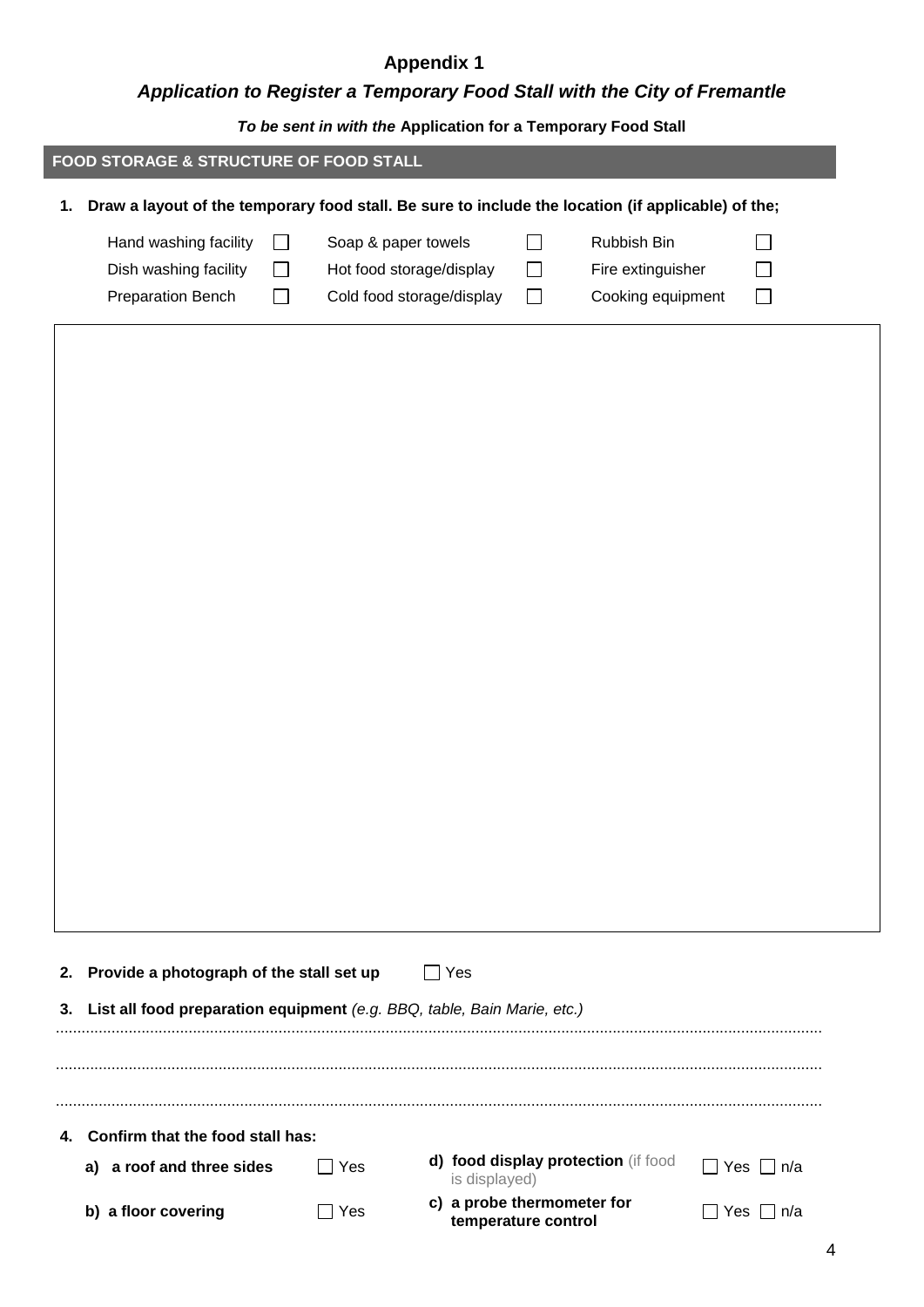| 5. | How will high risk foods be transported to the event? (Tick all which apply)                                                                       |                                                                                      |  |  |  |
|----|----------------------------------------------------------------------------------------------------------------------------------------------------|--------------------------------------------------------------------------------------|--|--|--|
|    | $\Box$ Refrigerated food vehicle                                                                                                                   | $\Box$ Heated food vehicle                                                           |  |  |  |
|    | Mobile cool room/freezer                                                                                                                           | $\Box$ On ice in eskies                                                              |  |  |  |
|    |                                                                                                                                                    |                                                                                      |  |  |  |
| 6. | How will high risk foods be stored on site? (Tick all which apply)                                                                                 |                                                                                      |  |  |  |
|    | $\Box$ Refrigerator / freezer                                                                                                                      | $\Box$ On ice in eskies                                                              |  |  |  |
|    | $\Box$ Bain Marie                                                                                                                                  | □ Cooked & sold immediately on demand                                                |  |  |  |
|    |                                                                                                                                                    |                                                                                      |  |  |  |
|    | NOTE: Cold foods must be kept below 5°C and hot food must be kept above 60°C at all times.                                                         |                                                                                      |  |  |  |
| 7. | Describe how you will store all food products on site to protect them from contamination?                                                          |                                                                                      |  |  |  |
|    |                                                                                                                                                    |                                                                                      |  |  |  |
|    |                                                                                                                                                    |                                                                                      |  |  |  |
|    | <b>SANITARY FACILITIES</b>                                                                                                                         |                                                                                      |  |  |  |
|    |                                                                                                                                                    |                                                                                      |  |  |  |
| 7. |                                                                                                                                                    |                                                                                      |  |  |  |
|    | Both a hand washing facility and a dish washing facility must be provided. What hand-washing<br>facility & dish washing facility will be provided? |                                                                                      |  |  |  |
|    | Hand washing:                                                                                                                                      | Dish washing:                                                                        |  |  |  |
|    | $\Box$ Purpose-built hand wash basin with running water                                                                                            | $\Box$ Purpose-built dish wash basin with running water                              |  |  |  |
|    | $\Box$ Water storage container with tap and bucket<br>underneath to catch wastewater                                                               | $\Box$ Water storage container with tap and bucket<br>underneath to catch wastewater |  |  |  |
|    |                                                                                                                                                    |                                                                                      |  |  |  |
|    | NOTE: Water, soap and single-use paper towels<br>is required                                                                                       | NOTE: Water, detergent and sanitizer is required                                     |  |  |  |
| 8. | Certain aspects of the stall must be self contained. Please confirm such.                                                                          |                                                                                      |  |  |  |
|    | Water supply self contained                                                                                                                        |                                                                                      |  |  |  |
|    | □ Water disposal self contained                                                                                                                    |                                                                                      |  |  |  |
| 9. | Certain aspects of the food stall must be self-contained. Please confirm such.                                                                     |                                                                                      |  |  |  |
|    | $\Box$ Waste disposal self-contained (i.e. take the                                                                                                | $\Box$ Water supply self-contained                                                   |  |  |  |
|    | rubbish home with you)                                                                                                                             | Water disposal self-contained                                                        |  |  |  |
|    | Energy/power supply self-contained:                                                                                                                |                                                                                      |  |  |  |
|    | $\Box$ Gas bottle<br>$\Box$ Generator                                                                                                              |                                                                                      |  |  |  |
|    | 10. Address where food & equipment is stored:                                                                                                      |                                                                                      |  |  |  |
|    |                                                                                                                                                    |                                                                                      |  |  |  |
|    |                                                                                                                                                    |                                                                                      |  |  |  |
|    |                                                                                                                                                    |                                                                                      |  |  |  |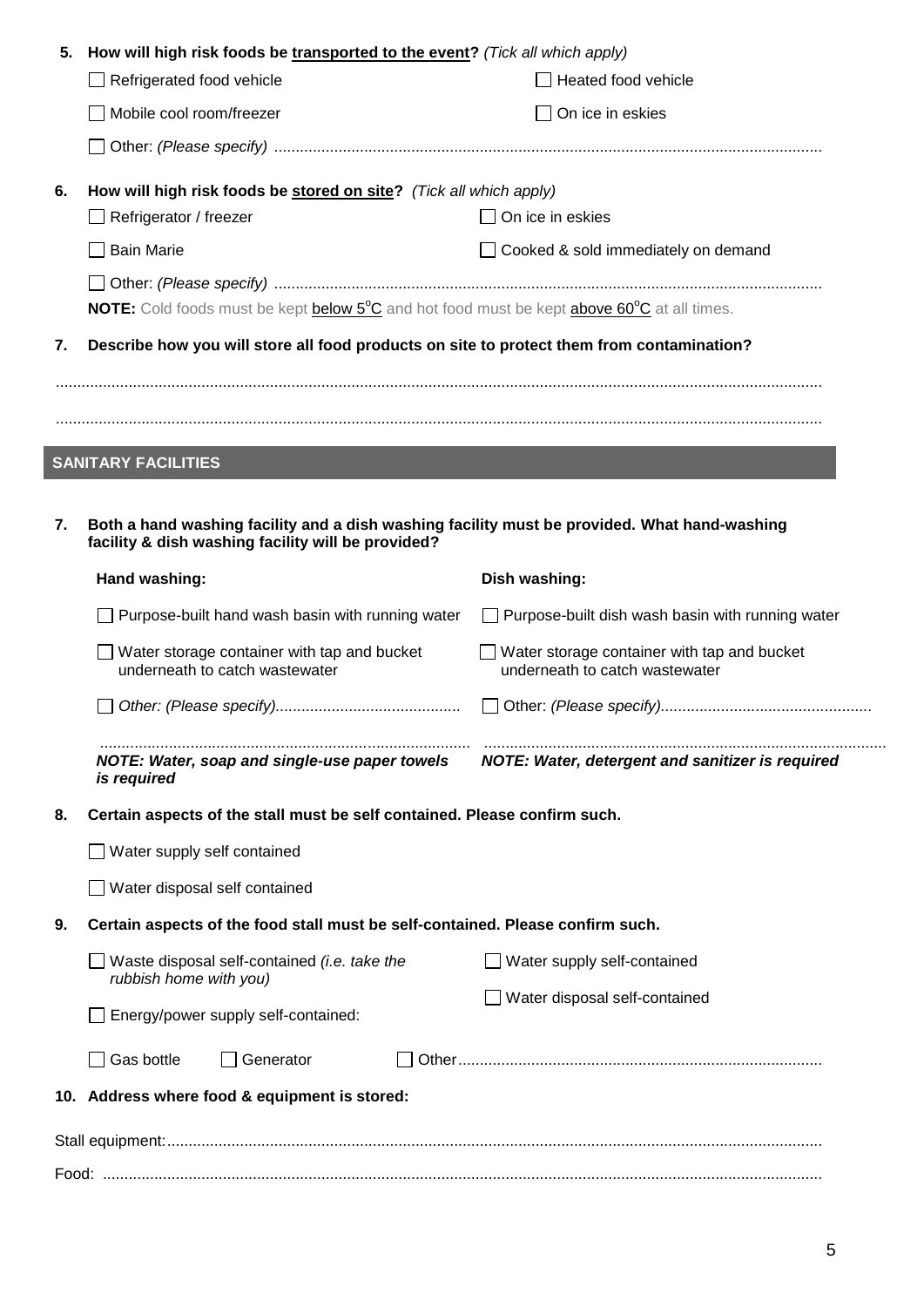

**Temporary food stall requirements** 

 *\*\*Please detach these information pages & keep them for your reference\*\**

### **GENERAL**

- 1. A food stall consists of a roof and three sides which are covered with plastic sheeting, vinyl or other approved material, or approved food vehicle.
- 2. Where a food stall is erected on unsealed ground, a suitable impervious material shall be laid over the ground area of the stall.
- 3. The food stall must be kept in clean and sanitary condition and all fixtures, fittings and equipment should be in good condition.
- 4. Animals must not be allowed in the food preparation area or service area at any time.

#### **TRANSPORTATION & STORAGE**

- 5. All food stuffs must be stored in sealed and labelled containers and be transported to the site in refrigerated vehicles, approved / insulated vehicles or, for small quantities (of approved food products only) in large eskies packed with ice, and be maintained at a temperature of less than  $5^{\circ}$ C.
- 6. Previously prepared hot foods must be stored in sealed containers and be transported in heated containers capable of maintaining the food at a temperature greater than  $60^{\circ}$ C.
- 7. Food not requiring refrigeration, such as fruit, bread and the like, must be stored in dust-proof containers.

#### **PROTECTION OF FOOD**

- 8. Raw and cooked foods must be stored and handled separately to prevent cross-contamination.
- Disposable eating and drinking utensils only shall be used.
- 10. All food stored inside the stall shall be stored 750 mm clear of the ground and covered or in closed containers.
- 11. Food shall not be displayed so as to be openly accessible to the public. A physical barrier shall be provided by means of sandwich display type counters, Perspex glass sneeze guards or clear plastic siding to the stall.
- 12. All condiments such as sauce or mustard shall be contained in squeeze type dispensers or otherwise in individual sealed packs.
- 13. All disposable eating utensils shall be pre-wrapped in paper napkins, cellophane bags or similar material prior to distribution to the public. Drinking straws, paper cups, spoons etc. shall be enclosed in suitable dispensers or otherwise protected from contamination.
- 14. Tea, coffee, cordial or other beverages shall be dispensed from an enclosed or lidded receptacle equipped with a tap or spout.

#### **WASHING FACILITIES**

- 15. Separate hand washing facilities and utensil washing facilities shall be pro-vided within the stall (e.g. two plastic dishes of adequate size for cleaning hands and utensils) and a supply of water shall be immediately available to the food stall.
- 16. Single-use paper hand towels, liquid soap and detergent shall be provided in each food stall where washing facilities are located.
- 17. Food grade detergents and sanitisers should be used on all food contact surfaces.

### **FOOD TEMPERATURE CONTROL**

- 18. All takeaway food prepared in the stall shall be for immediate sale and consumption unless a suitable food warmer or food display, maintaining the food at a temperature of at least  $60^{\circ}$ C (hot foods) or below 5°C (cold foods), is provided.
- 19. Pre-prepared food products or pre-cooked food consisting wholly or in part of fresh cream, custard, trifle, or any similar food which promotes bacterial growth shall not be sold from a one day food stall, unless stored or displayed under refrigerated conditions as prescribed in 5.1.
- 20. All raw food and perishable foods such as steaks, hamburger patties, Frankfurt's, shall be stored in a portable cooler together with an adequate supply of ice or a cooling medium.
- 21. The sale of pre-cooked chicken or pre-cooked chicken pieces or pre-cooked rice from a one day food stall is not permitted.
- 22. All food stalls must have a thermometer which is accurate  $+/- 1$ °C. The thermometer shall be cleaned and sanitised before use and in between uses on different foods, so as to prevent cross contamination.

#### **COOKING**

23. All heating and cooking equipment including open flames, barbeques and cooking plates shall be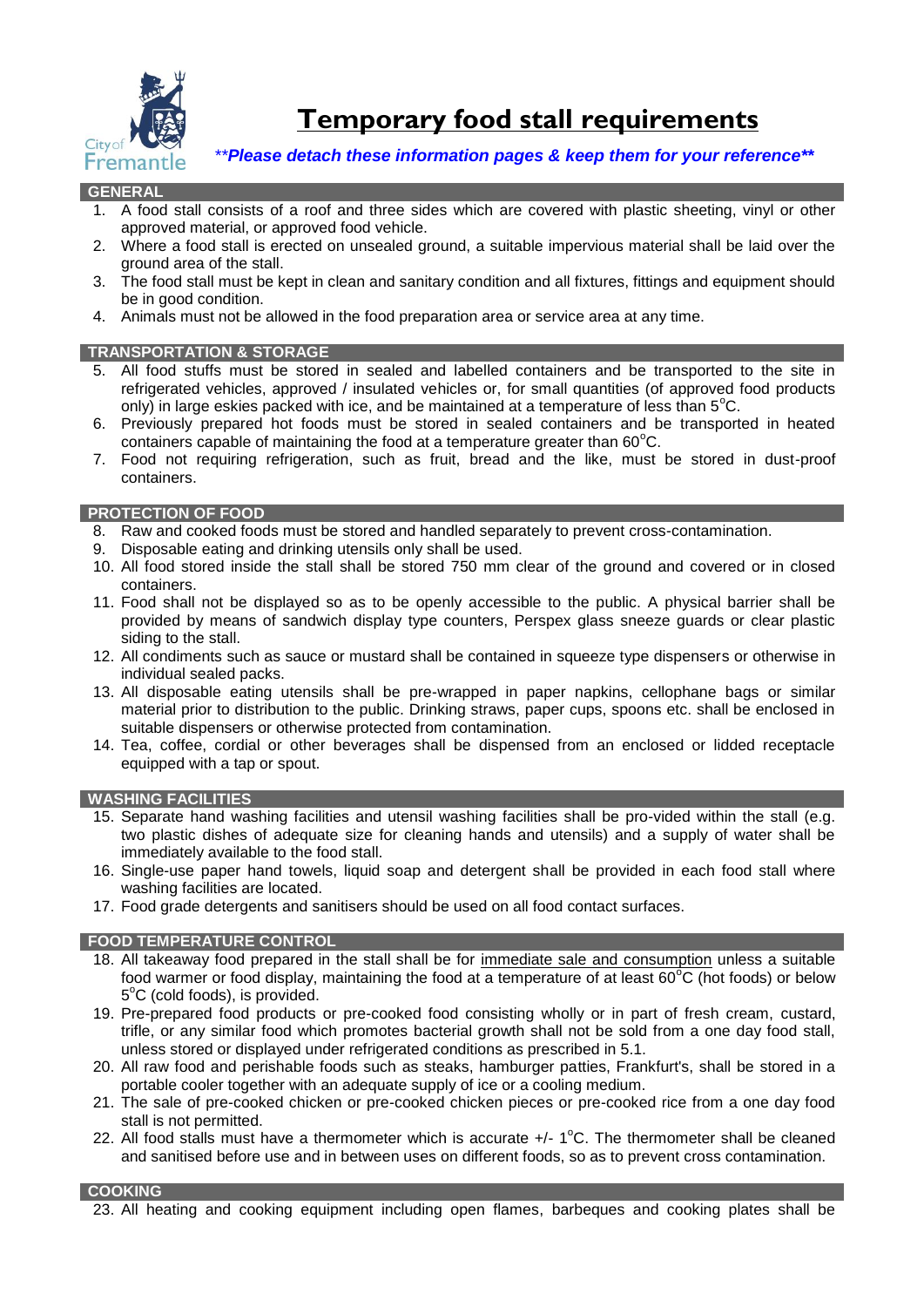located within the stall or otherwise suitably protected from contamination.

- 24. Raw foods waiting cooking and foods which have been cooked shall not be displayed outside the stall.
- Raw foods waiting cooking shall not be stored or held outside the stall
- 25. The cooking area shall be kept free from dust-borne contamination and droplet infection (coughing, sneezing etc. by the public).
- 26. Cooking and heating equipment shall not be within reach of the public.
- 27. A fire extinguisher of adequate size shall be provided convenient to every stall where open flame cooking is carried out.
- 28. Where cooking is carried out, provision shall be made to protect the stall walls from heat, flame and splashing.

### **LABELLING**

- 29. If any foods contain royal jelly, a warning statement must be included on the label.
- 30. There are no requirements to label foods sold at fund-raising events (other commercial temporary food premises at community events must adhere to the requirements of the *Food Standards Code*). However relevant information must be available to the public if any of the ingredients may cause allergic reactions. These ingredients include:
	- Gluten, a substance found in wheat, rye, barley, oats and spelt, and therefore present in foods made from these grains, such as flour
	- **Fish, fish products, crustacean (shellfish) and products**
	- **Eggs and egg products, milk and milk products**
	- Soya beans and products
	- Peanuts and products
	- **Sesame seeds and products, and other nuts and products**
	- **Sulphites (a preservative)**
	- Royal jelly (secretion from the salivary gland of bees)
	- Bee pollen (pollen collected from the legs of bees)
	- Propolis (a substance collected by bees)
- 31. If you wish to label foods sold at fund-raising events you can request a copy of the labelling guidelines from the City of Fremantle. It is recommended you include:
	- A description of the food, for example 'strawberry jam' or 'chocolate cake';
	- The name and address of the person or company who made the food, so that the maker can be traced if there is any problem with the food. A street address is needed, as a post office box cannot be traced;
	- A list of ingredients;
	- A 'best before' date to indicate how long the food will keep;
	- Any special storage conditions, for example 'keep refrigerated'.
	- A simple handwritten label is fine.

### **RUBBISH**

- 32. Suitable garbage disposal receptacles shall be provided near the stall for the public to dispose of used takeaway food containers and the like.
- 33. Adequate arrangement shall be made for the storage and frequent removal of garbage generated inside and outside the food stall.

### **HYGIENE OF FOOD HANDLERS**

34. All persons engaged within the temporary food premises shall:

- be clean and of good health:
- wear clean, light coloured clothing and a light coloured apron without pockets;
- have hair tied back and wear clean hair covering (hat, hair net etc);
- wash hands before starting work, after every break, always after visiting the toilet, after smoking, after touching their hair, face or body and when hands are unclean or contaminated with raw foods;
- cover all cuts and burns on hands, arms and face with waterproof dressings (bright in colour);
- not wear false fingernails or have nail polish on their fingernails and wear minimal jewellery;
- not lick fingers when handling or wrapping food, nor blow into bags or use hands to open bags when serving food;
- not cough or sneeze over food;
- keep themselves and their working areas clean, neat and tidy;
- not touch their hair, face or body whilst engaging in food handling; and
- use clean tongs or similar implements when handling unwrapped food.
- not smoke in or near the temporary food premises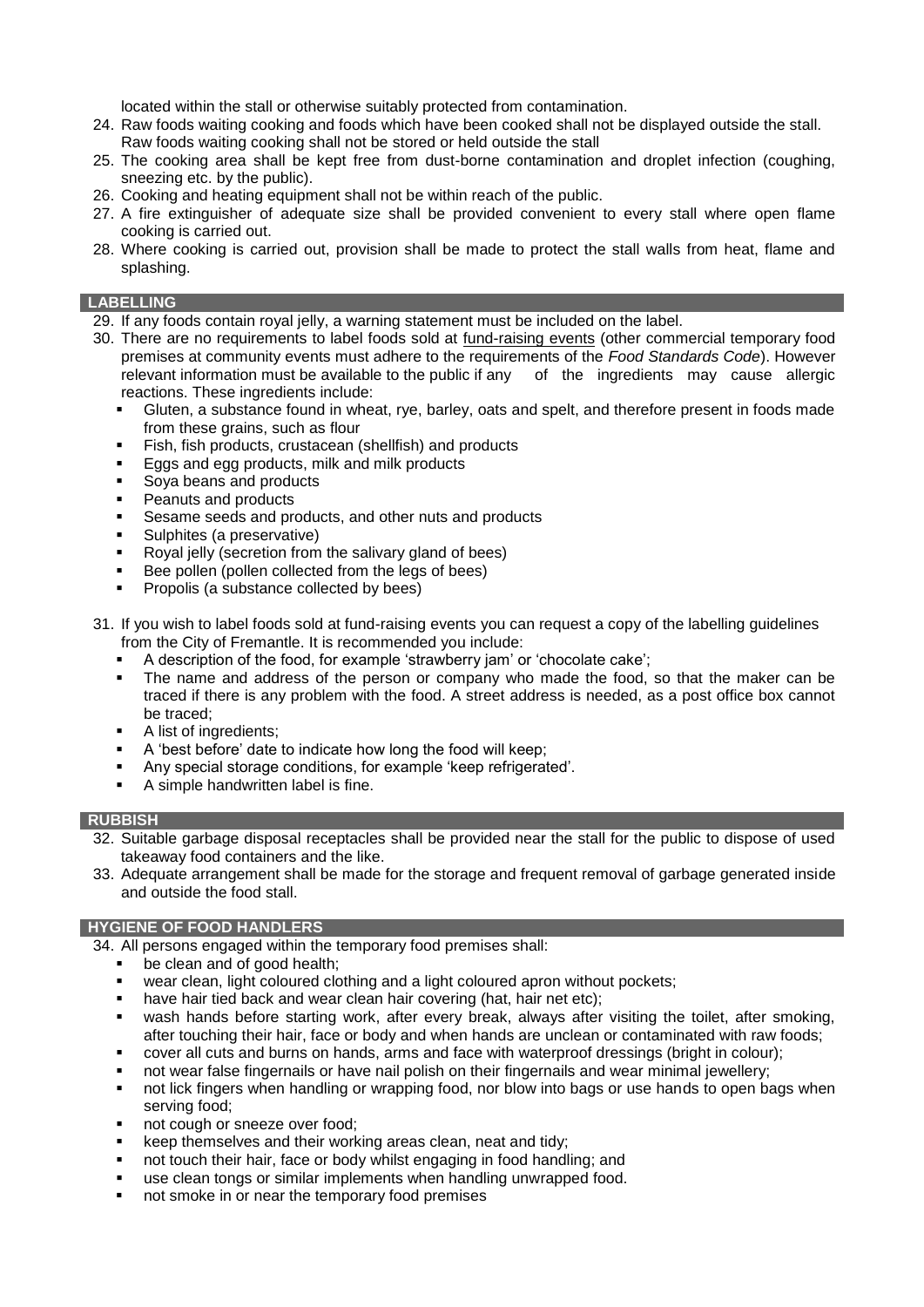#### **PRE-PREPARED FOOD**

35. Food preparation prior to the event must be undertaken in an approved food premises or approved residential premises. Further information can be obtained from the City on request.

#### **I'm Alert food safety training**

The City of Fremantle takes food safety and hygiene within our city very seriously. All food businesses have obligations to produce safe and suitable food and the [environmental health team](http://www.fremantle.wa.gov.au/City_services/Environmental_health) are assisting food businesses to meet these obligations by providing free access to this exciting new training tool.

There is a high demand for training in the food sector. This training will assist food handlers in developing the required skills and knowledge to ensure food is handled in a safe and hygienic manner.

The program is easy to follow, includes an entertaining presentation as well as interactive quizzes. A training acknowledgement form can be printed upon completion and be kept as a part of your staff records.

Visit [www.fremantle.imalert.com.au](http://www.fremantle.imalert.com.au/) to conduct the training now.

If further information is required on these requirements please visit [www.foodstandards.wa.gov.au](http://www.foodstandards.wa.gov.au/) and refer to one of the following Food Safety Fact Sheets:

- **-** Labelling
- **Temperature control**
- Sausage sizzles and barbecues
- **Preparing and cooking food**
- **Transporting food**
- Health and hygiene for food handlers

or you can contact Environmental Health Services on (08) 9432 9999 or email [health@fremantle.wa.gov.au.](mailto:health@fremantle.wa.gov.au)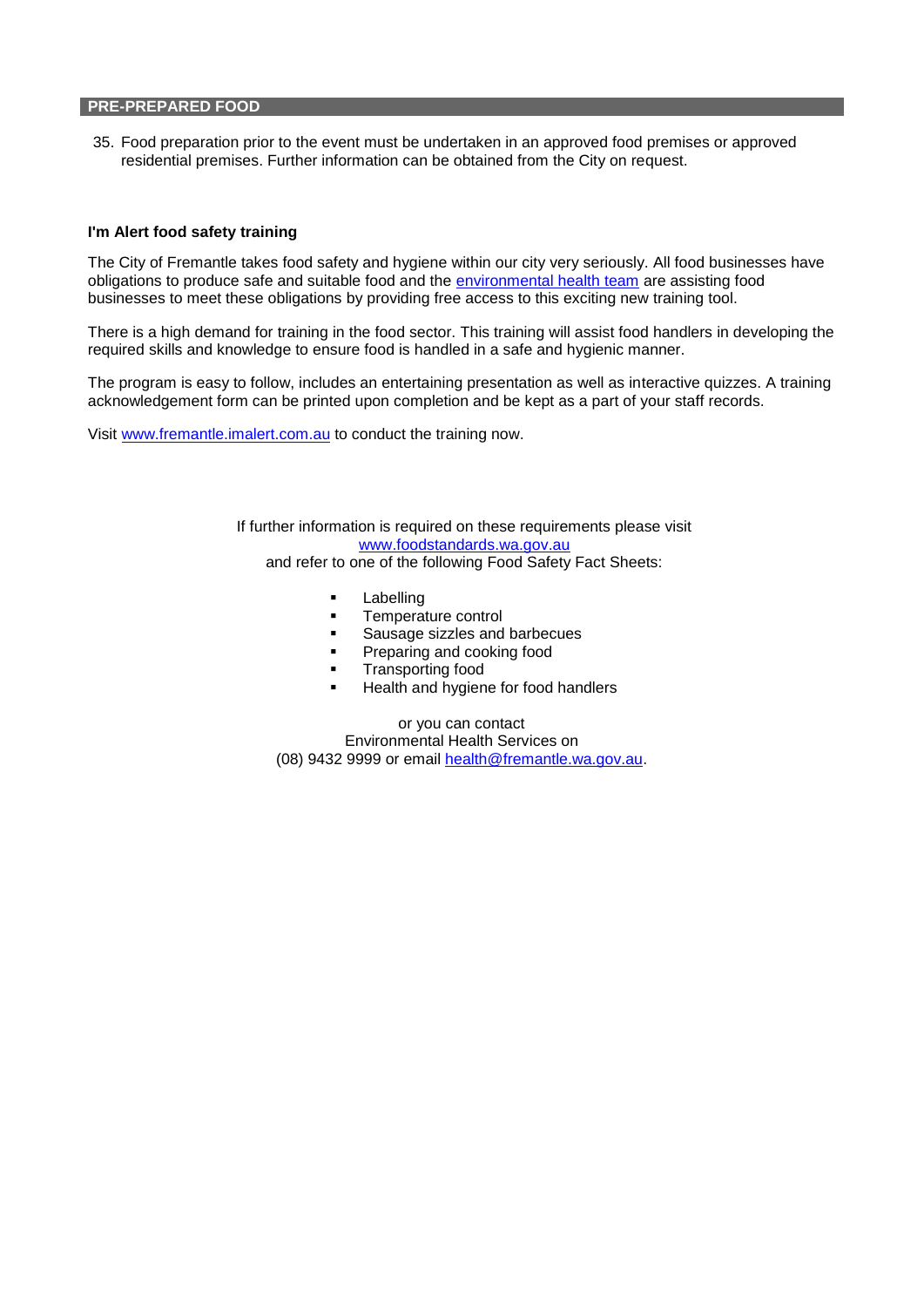

Minimum utensil washing facilities









Two containers of sufficient capacity are to also be



For further information on this topic, please contact Council





Cold Food - ensure 5°C or below



**EXERE** 

Hot Food - ensure 60°C or above

in use

**Thermometer** 

◆国川

or refigerati

To

илома мод

one principal control

Only'. Disposed to sewer

provided for adequate cleaning of utensils

Sauces, condiments and single serve